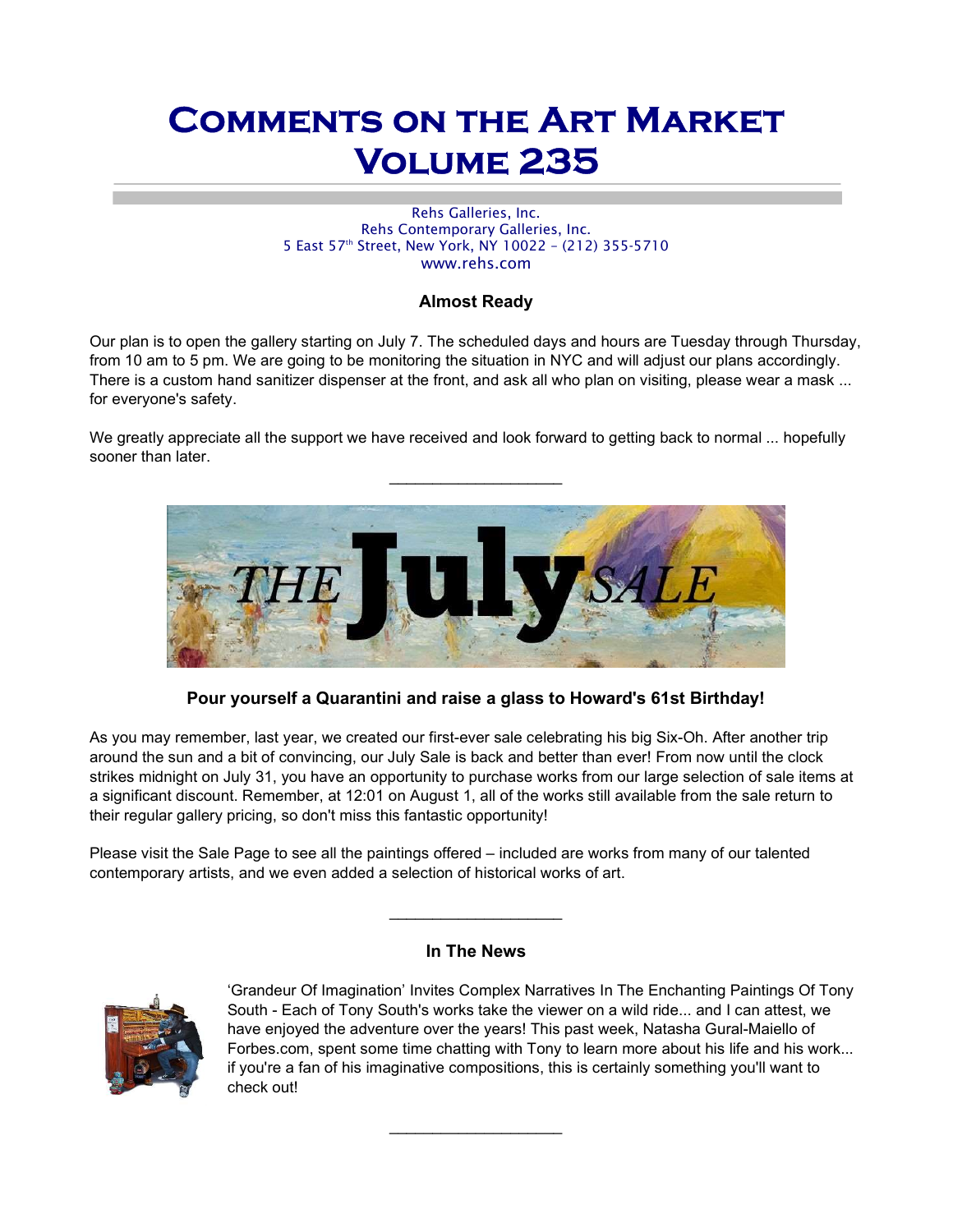# Introducing Rob Rey

We're thrilled to present works from artist Rob Rey for the first time! Rob's paintings frequently involve themes of astronomy and physics, as well as social sciences like psychology and sociology. These interests commonly influence his work, as do a multitude of inspiring artists from classical art to golden age illustrators, and contemporary representational painters. His works could be considered loosely painted, but his careful attention to details and edges gives a refined look to these fantastical compositions.



## Stocks By: Howard & Lance

 $\mathcal{L}_\text{max}$  , we are the set of the set of the set of the set of the set of the set of the set of the set of the set of the set of the set of the set of the set of the set of the set of the set of the set of the set of

The month of June is finally over … it seems to have gone on and on. According to reports, the unemployment numbers are improving – a good thing; however, the many states that poo-pooed the pandemic are beginning to see an uptick in COVID cases – not a good thing.

Unlike the past couple of months, most of our holdings were heading in the wrong direction – hopefully, this is a momentary blip! Bitcoin closed at \$9152.38 (down \$313.47); Litecoin was at \$41.4578 (down \$0.4.75); Ripple was at \$0.1759 (down \$0.021); and Ethereum closed at \$225.68 (down \$8.27). Amy has stopped paying attention.

The US Dollar lost a little against the Euro \$1.1234 (up \$.0124) and gained a little against the British Pound \$1.239 (up \$0.0049). Crude Oil is continuing its comeback, closing at 39.33, up \$4.01 (I know some people who are happy about that), and Gold gained \$54.60 to close at \$1797.60. And now for my stocks:

JP Morgan (\$94 – down \$3.31), AT&T (\$30.19 – down \$0.67), Verizon (\$55.07 – down \$2.31), Wal-Mart (\$119.69 – down \$4.37), Disney (\$111.46 – down \$5.84), Intel (\$59.83 – down \$3.10), Apple (\$364.80 – up \$46.86), Microsoft (\$203.51 – up \$20.26), Bristol-Myers (\$58.79 – down \$0.93), Emerson (\$62 – up \$0.98), Pepsi (\$132.26 – up \$0.71), Eaton Corp. (\$87.56 – up \$2.66), Comcast (\$38.98 – down \$0.62), and American Express (\$95.24 – up \$0.17). Of the 14 stocks I listed, 6 were up, and 8 were down.

> Tales from the Dark Side By: Alyssa

 $\mathcal{L}_\text{max}$  , we are the set of the set of the set of the set of the set of the set of the set of the set of the set of the set of the set of the set of the set of the set of the set of the set of the set of the set of

## Marc Restellini Sues Wildenstein

Earlier today it was reported, in Le Monde, that Marc Restellini (an art historian and Modigliani expert) is suing the Wildenstein Plattner Institute (a non-profit institution created by Guy Wildenstein and Hasso Plattner in 2016). Restellini is claiming that the Wildenstein Plattner Institute has made and distributed unauthorized copies of his materials, and that it has "announced that it intends to disseminate publicly material that Restellini owns, created, and generated without Restellini's permission and in violation of Restellini's rights."

We will keep you updated on this one.

## Update: Bataclan Banksy Bagged

An update about an article we posted back in January 2019 on a Banksy that was stolen from the Bataclan theater in Paris; a work which paid tribute to victims of the Paris terrorist attack in 2015: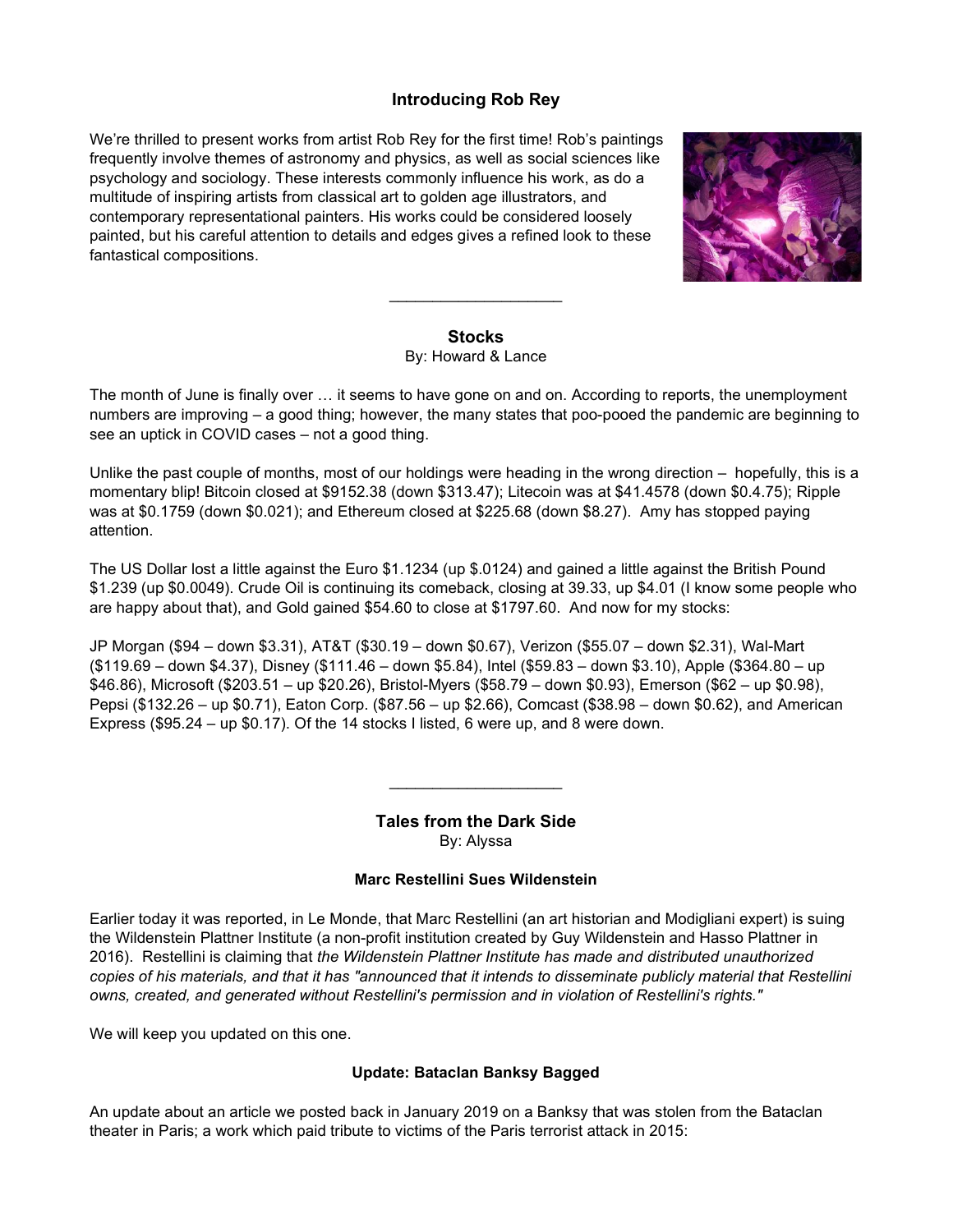In 2018, Banksy left his mark on the Bataclan theater in Paris, where Islamic extremists killed 90 concertgoers in the November 2015 terrorist attack. The mural (painted on an exit door), depicting a veiled figure in mourning, was stolen one evening ... the thieves cut the door off and drove away with it. Efforts by the French and Italian police to recover the work led to its recent discovery in a farmhouse in the countryside of Tortoreto, Italy.

#### Gulbenkian Arrested In Portugal

Disgraced German art dealer Angela Gulbenkian, has been arrested in Portugal after the U.K. issued a European Arrest Warrant for skipping trial. Gulbenkian faces charges of theft from two separate lawsuits. The first in 2018, when she allegedly sold a yellow pumpkin sculpture by Japanese Artist Yayoi Kusama to Hong Kong based art advisor, Mathieu Ticolat. According to the complaint, Ticolat paid £1.1m for the sculpture and never received it.

A year later, another complaint was filed when a London based art dealer was contacted by a German Professor (Braun) demanding the return of, or compensation for, his Warhol print. According to reports, the London dealer, whose name has not been made public, purchased the work for £115,000 and it is alleged that Gulbenkian pocketed the money -- never paying Braun.

Really?

By: Amy

## Record Price for Richmond Barthé



A recent sale in New York featured African American Fine Art. During the sale, one of the lots set a new auction record for Richmond Barthé (1901 – 1989), an African American artist who became best known for his sculptures that, in his words, captured the spirituality of man.

During the summer of 1934, Barthé went to Paris, and while attending the Paris Folies Bergères one evening, he became enchanted with Josephine Baker and the Senegalese dancer, Féral Benga. In 1935, Barthé created a 19-inch bronze sculpture titled Féral Benga, of which there are only two known to still exist from the original casting. In 1937, the original sculpture was displayed at the Dance International exhibition at Rockefeller Center

in New York City and is now one of the best-known works by the artist. The example that recently sold was cast in 1986, under the supervision of Barthé's and the Richmond Barthe Trust; it is numbered 1/10 and was estimated to make \$40-60K. As there were several interested buyers, the bidding quickly escalated to \$100K. It then came down to just two very determined collectors, and it finally hammered at \$520K (\$629 w/p).



#### Cobain's Guitar Rocks Estimate

About nine months ago, I wrote about a grungy old sweater worn by Kurt Cobain during a performance in 1993 on 'MTV Unplugged in New York,' which made a really incredible price when it sold for \$334K; now another item belonging to Cobain has made auction history. Cobain's 1959 Martin D-18E guitar that he used during the MTV Unplugged performance, along with the guitar case (which has a poster of the Punk Rock band Poison Idea's album 'Feel the Darkness' on it), several guitar strings, picks and a 'stash bag', set a record for the most expensive guitar at auction.

The previous record was set just about a year ago in June 2019, when a Fender Stratocaster used by David Gilmore, the guitarist for Pink Floyd, sold at a charity auction for \$3.95M. Cobain's guitar was estimated to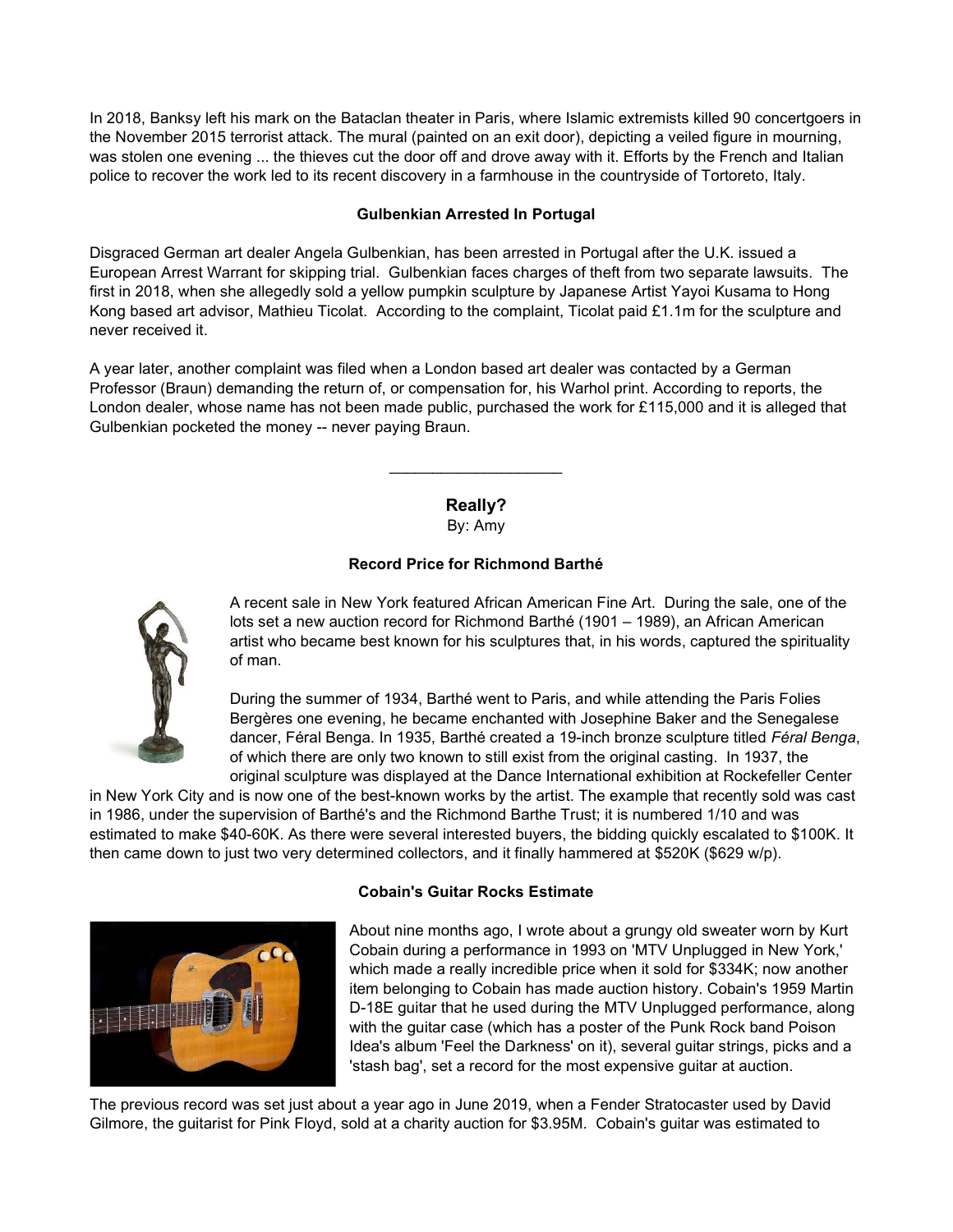make \$1 – 2M, but quickly rocked passed that when, after just seven bids, it sold for \$5M (\$6.01M w/p) to Australian business Peter Freedman, the founder of RODE Microphones. Freedman will create exhibitions, including this guitar, that will go on tour to galleries and art spaces around the world. According to Freedman, "I'm going to use this to tour it around the world to lobby governments to start proper funding for mental health, medical, wages lost, all the stuff that's gone." His efforts are to raise awareness of the difficulties that workers, performers, and artists are dealing with during the coronavirus pandemic. The performing arts industry may be one of the last to come back to some sense of normalcy.

## Annie Get Your Gun



One of my fondest memories of junior high school was being part of the musical, Annie Get Your Gun, and a recent sale of one of Annie Oakley's guns brought back that memory. As you may recall, the original Broadway Musical was

a fictional tale of Annie Oakley (1860-1926; née Phoebe Ann Moses) an American sharpshooter who starred in Buffalo Bill's Wild West Show and astounded audiences throughout The United States and Europe with her marksmanship, especially when she shot a cigar out of the lips of her husband, Frank Butler.

Recently, Oakley's custom-made "Little Miss Sure Shot" Stevens model 44 .25-20 single-shot rifle was the star at an Extraordinary Sporting & Collectors Firearms sale. Stevens Arms, founded in 1864, considered themselves to be the largest producer of sporting arms around the world and were known for the accuracy of their guns and rifles. According to the auction house description, 'the rifle was in near perfect condition, and is a historically important investment-grade firearm.' This gun was factory engraved with her name engraved on one side of the gold plated frame and Nutley, N.J. on the other. Additionally, it was stated that Oakley must have truly loved this shotgun as she never fired it and kept it at home in Nutley, N.J. The final price shot well passed the target of \$200-400K as it hit \$528.9K (w/p).

> The Art Market By: Howard & Lance

 $\overline{\phantom{a}}$  . The set of the set of the set of the set of the set of the set of the set of the set of the set of the set of the set of the set of the set of the set of the set of the set of the set of the set of the set o

## Bonhams' 19th-century Sale, London



On June 3, Bonhams presented their mid-market 19<sup>th</sup>-century sale in London (it was initially scheduled to take place on April 8). With all that is currently going on in the world, 15 works (or about 15% of the lots) were withdrawn. A couple of them were due to authenticity issues, and most of the others were more than likely due to sellers not willing to take the risk … and some of those lots were among the more expensive works (they included three paintings by Ludwig Deutsch with a combined estimate of £330-500K). Unless otherwise noted, prices shown are the hammer price  $(w/p =$  with the buyer's premium, est. = presale estimate).

Taking the top slot was John Emms' The Bitch Pack of the Meath Foxhounds that carried a £180-250K estimate and sold for £180K (£225K/\$283K w/p). Sadly, for the owner, that was a significant loss since they purchased the work from Bonhams in 2010 for \$482K. Coming in second, was a drawing by Burne-Jones – Study for an Untold Dream – that made £55K (£69K/\$86K w/p; est. £25-35K); and in third was a loose study/sketch for the central figure in Gather Ye Rosebuds While Ye May, that made £50K (£63K/\$78K w/p; est. £50-70K). Rounding out the top five were Carl Holsoe's Interior with Cello and Woman Reading - £48K (£60K/\$75K w/p - est. £15-20K), and Soulacroix's Reverie at £42K (£53K/\$66K w/p; est. £20-30K).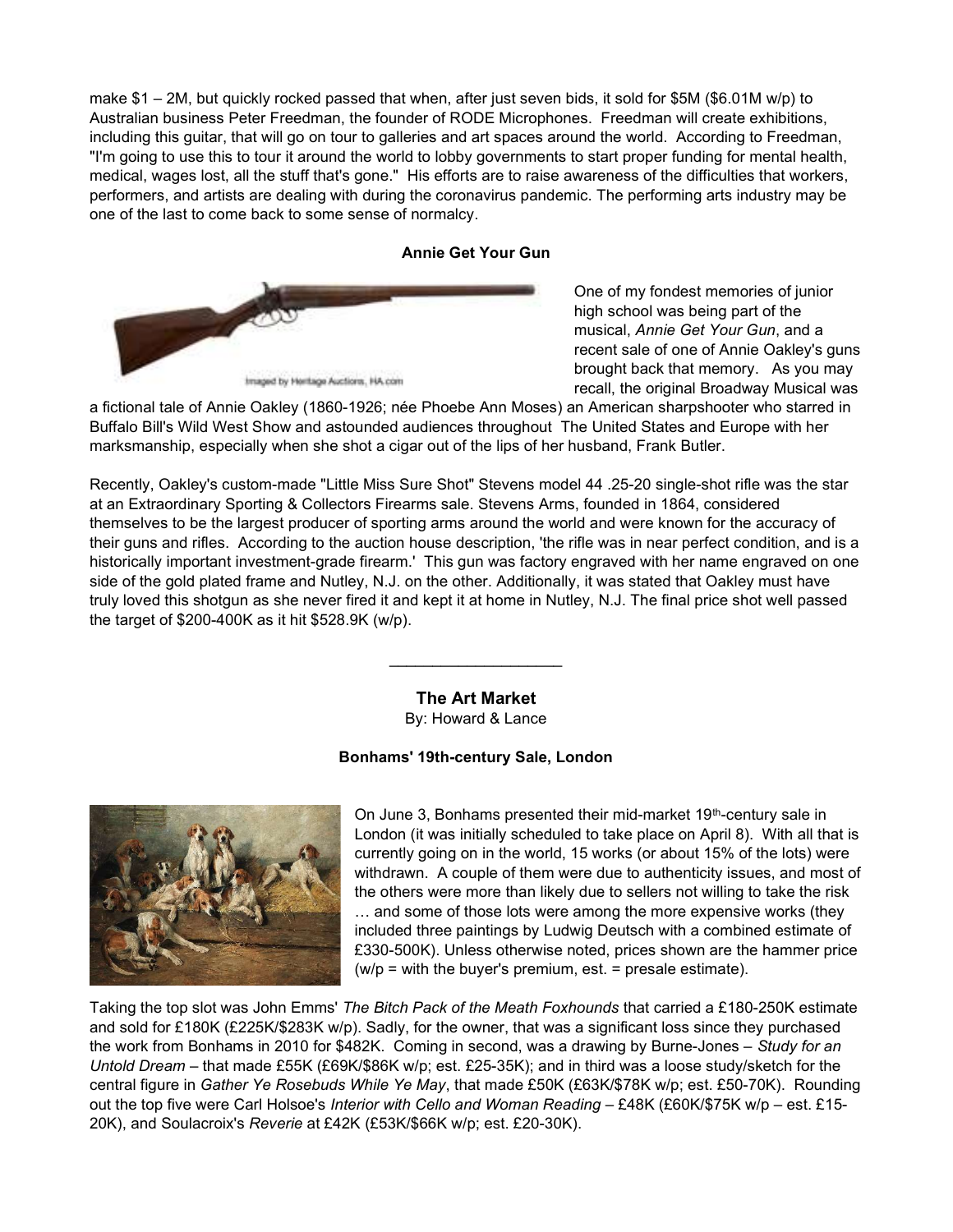You may have noted that a few of the works listed above performed well (based on their estimates), and they were not the only ones. A small Koekkoek landscape brought £28K (£35K/\$44K – est. £12-18K); a Louis Grimshaw (Atkinson's son) made an impressive £38K (£48K/\$60K – est. £6-8K); and Frank Brownell's Sewing Under the Trees brought £36K (£45K/\$57K – est. £8-12K). I am sure all those sellers were pretty happy.

As we always see with these sales, several pricier works failed to find buyers; among them were paintings by Burton Barber (£120-180K); Munnings (£100-150K); Madrazo y Garretta (£40-60K); Forbes (£40-60K); and van Schendel (£30-50K). I think the estimates were just a bit too high for these paintings.

When the session was over, of the 87 works offered, 62 sold (75.6%), and the total take was £1.13M/\$1.42M. The low end of their estimate range was £1.44M, so they fell a bit short. On the bright side, of the 87 works, 9 were below, 31 within, and 22 above their presale estimate ranges (the other 25 did not sell); this left them with an accuracy rate of 35.6%, which is a pretty good number, and just over 25% of the works beat their estimate ranges.

The takeaway from this is that there is still plenty of interest in the 19<sup>th</sup>-century arena. If the works offered are fresh, excellent quality, and in beautiful condition, there is a good chance they will perform well, even in these difficult times. Having said that, there were a few sold lots that appeared to be less than stellar (pieces I would have bet would not sell). Guess this pandemic has benefited some sellers since right now, most buyers do not have an opportunity to examine a work physically.

#### The Orientalist Sale - Sotheby's, London



Sotheby's, London, offered up a selection of  $19<sup>th</sup>$  century Orientalist works from the Najd Collection (the sale was originally going to take place on March 31). The catalog featured 34 works; however, by the time the auction took place (strictly online), several important works appeared to have been withdrawn. ( $w/p = w$ ith premium)

Taking the number one spot was Gustav Bauernfeind's Procession in Jaffa, hammering at £1.4M/\$1.76M (£1.695M/\$2.14M w/p, est. £1.5-2.5M). Coming in a distant second was Ludwig Deutsch's The Scholar – it hammered for £500K/\$630K (£615K/\$776K w/p – est. £500-700K), and taking an even more

distant third was Rudolf Ernst's Outside the Mosque which made £110K/\$139K (£137.5K/\$173K w/p – est. £150-200K). Rounding out the top five were Gérôme's The Camel Driver - £80K/\$101K (£100K/\$126K w/p est. £150-250K), and Ernst's The Palace Guard – £65K/\$82K (£81.25K/\$102K w/p – est. £80-120K). From just these results, you can see that it was not a very strong sale.

The sale might have seen a bit more strength, had some of the more valuable pieces not been removed; these included three works by Deutsch (two estimated at £600-800K, one at £400-600K) and a Gérôme (£200- 300K). Also, a few of the more expensive lots did not sell – Deutsch's The Sentinel (£200-300K), The Water Seller (£200-300K), and A Refreshing Drink (£200-300K), and Gérôme's Egyptian Recruits Crossing the Desert (£700-1M). Sadly, I cannot even point to any lots that had serious competition.

When the session was over, of the 29 works offered, 24 sold (82.75%), and the total take was £2.6M/\$3.3M (£3.22M/\$4.06M w/p) – the low end of their estimate range was £4.3M, so they fell way short. Of the sold works, 19 were below, 5 were within, and none were above their estimate ranges; this left them with an accuracy rate of 17%.

While thinking about these results, it is very important to keep the following in mind. On June 11 (the day this sale took place), the pandemic was making the news (cases on the rise in several states), the Dow was having a terrible day (down over 1500 points – 5.5%), and oil was hovering in the \$36 range (down over 3%). To see how much this has affected the Orientalist market, all we need to do is look at the last sale featuring works from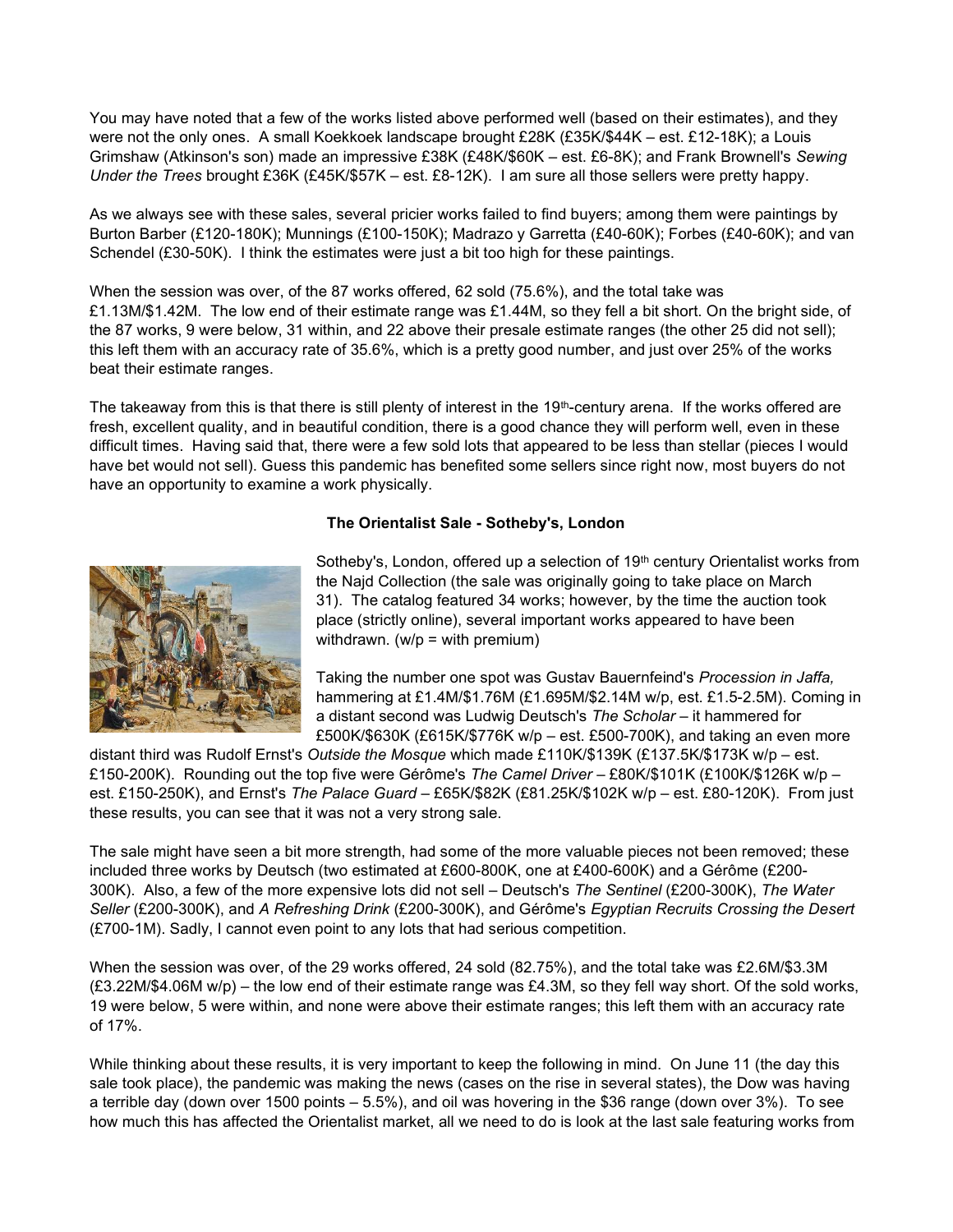the Najd collection. Back in October 2019, another work by Bauernfeind was offered (Market in Jaffa) – it was smaller in size, but similar in composition to the one sold today. That work carried a much higher estimate £2.5- 3.5M and sold for £3.73M/\$4.8M; more than all 24 lots in today's sale.

We have always said that the most significant issues one faces when selling at auction is that they happen on a specific day and at specific time. If the world is in turmoil at that moment (stocks dropping, etc.), it will impact the results.

#### 19th Century - Sotheby's, New York



Just after the London Orientalist sale finished, Sotheby's, New York, offered up a selection of mid-level  $19<sup>th</sup>$ -century paintings (typically, this is one of their biggest sales of the year, generating millions). Like London, this was another online-only sale, and from the looks of the items featured, I knew it was going to be a tough go. Among the hurdles they needed to clear was the fact that many of the paintings offered had been on the market in the last five years (more than 1/3 of the sale), and some were works that went unsold in very recent sales. These days freshness is essential, not to mention quality and condition. Also, there were only four works with estimates above the \$100K mark, and nothing in the high six or low seven figures. (w/p = with premium)

The top lot of the sale was a beautiful, large (83 x 67 inches), painting by Charles Sprague Pearce titled Sainte Genevieve. According to the catalog, the painting was exhibited at the Paris Salon in 1887 and had an extensive exhibition history. The work carried a \$60-80K estimate and hammered at \$120K (\$150K w/p), making it one of the better performing lots. Second place was nabbed by one of the higher estimated lots, Godward's The Posy, which they expected to bring \$100-150K, but hammered at \$95K (\$118.8K w/p – this work was offered last year and did not sell). In third was a nice looking Ziem that sold for \$75K (\$93.8K – estimate \$50-70K).

As we always see, several works fail to generate interest. Here, the unsold lots included some of the more expensive paintings – Munnings' Unsaddled at Epsom, Summer Meeting (est. \$300-500K – unsold in 2018), Corot's Vallons Defriches (est. \$150-200K – purchased in 2013, and unsold in 2018), and Julius Stewart's The First Spring (est. \$70-100K – went unsold in 2019).

When the session was over, of the 34 works offered, 21 sold (61.7%), and the total take was \$781.5K (\$977K) w/p) – the low end of their estimate range was \$1.54M, so they fell far short. Of the sold works, thirteen were below, three within, and five above their estimate ranges; this left them with an accuracy rate of just 8%.

As with the London sale, it is vital to keep the following in mind. On the day of the auction (June 11), the pandemic was again headline news (cases on the rise in several US states), and the Dow was having a terrible day (by the end, it was down over 1800 points). These two events not only impacted their results but are another example of what can happen when the "news" is horrible on the day of the sale. If the world is in turmoil at that moment, all bets are off.

#### Christie's Train Wreck - 19th Century, New York



On June 17, Christie's closed their 19<sup>th</sup>-century online sale. Sadly, this was one of the worst sales I have seen in my career … a complete disaster. Making it very difficult for people to understand how bad it was, is the fact that if something does not sell, Christie's immediately removes the lot from their site. Lucky for all of you, I watched the entire, annoyingly slow, train wreck.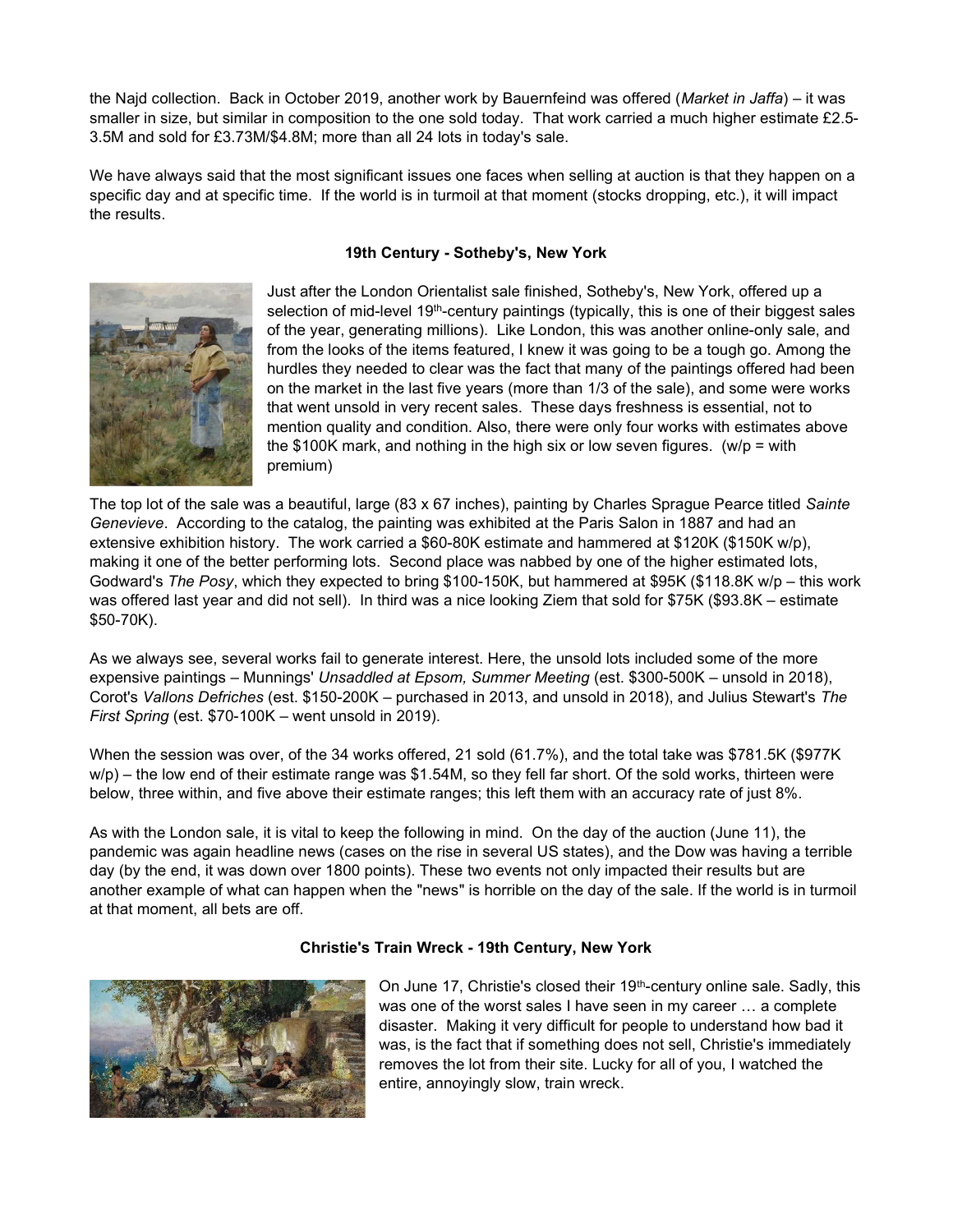I will start with the few bright spots. Henryk Siemiradzki and studio's At the Fountain took the top place at \$300K (\$375K w/p - est. \$150-250K). Then came Lucien Lévy-Dhurmer Sérénade au Clair de lune - Venise at \$180K (\$225K w/p – est. \$80-120K). In a distant third was Thro' the Wood, a tiny Grimshaw (14 x 9 inches), that hammered at \$75K (\$93.8K w/p – est. \$70-100K). Rounding out the top five were a bronze by Franz von Stuck titled Amazone - \$55K (\$68.8K w/p – est. \$20-30K) – and Frans Verhas' La collectionneuse au kimono vert that made \$32K (\$40K w/p – est. \$25-35K).

I know you are now going to say – Howard, all five of those lots either met or beat their estimate ranges. What's so bad? Well, the 'bad' is the fact that very few works sold! In fact, for every sold work in the sale, two did not sell.

The other issues with this online sale was the length of time it took … just 71 lots and over 4 hours to complete ... and the bidding process was extremely difficult. Since we are still in quarantine mode, I was able to have a bite to eat and something to drink as it dragged on and on and on.

By the end of the very long session, of the 71 works offered, just 25 sold (35% - not sure I have seen a sellthrough rate that low), and the total take was \$950.KM (\$1.19M w/p) – the estimate range was \$2.26- 3.43M. They were way short! Of the 25 sold lots, 15 fell below, 7 within, and 3 above their estimate ranges, leaving them with an accuracy rate of just 9.9% … another low number.

I have said this before, and will say it again: if you cannot obtain great quality works that are fresh to the market, postpone your sale. A result like this does not help anyone.

## Sotheby's, London: 19th Century - A Bit Better Than The Competition



This week, Sotheby's, London, also presented an online sale of 19<sup>th</sup>century works, though they offered a substantially greater amount of work than the competition… featuring 211 items, while Christie's had just 71. Even with almost 3 times as much material, this was not one of the better sales, though it did do better than Christie's. What I found interesting is that there was a great deal of sculpture offered – 77 lots, or almost 37% of the sale  $\dots$  I guess they are condensing their sales. (w/p = with premium)

Taking the top slot here was Munnings's Springtime, Apple Blossom with a Mare and Foal; a work that carried an £80-120K estimate and sold for £190K/\$235K (£238K/\$294K w/p). There was a tie for number two –

Munnings's Gravel Pit in Suffolk (est. £60-80K) and Jenny Montigny's Fille au Jardin (est. £80-120K) both hammered at £160K/\$198K (£200K/\$247K w/p). In third place was Jacek Malczewski's The Postwoman at £85K/\$105K (£106K/\$131K w/p – est. £30-50K). I am still trying to figure out if it was the fact that the postal worker is a woman, or that she is naked, that caused all the interest … an inquiring mind wants to know.

There were a few lots that garnered some strong competition; among them were Jean Montigny's Autoportrait at £20K/\$25K (£25K/\$31K w/p – est £1- 1.5K), Ronner-Knip's The Young Artist at £32K/\$40K (£40K/\$50K w/p – est. £8-12K), Erastus Palmer's Bust of a Woman – £24K/\$30K (£30K/\$37K w/p – est. £4-6K), and Munnings's River Landscape – £65K/\$80K (£81K/\$100K w/p – est. £10-15K). On the flip side, some of the works, both paintings and sculpture, with the highest estimates failed to find buyers. These included works by Grimshaw (est. £200-300K), Gaertner (est. £200-300K), after Canova (est. £100-150K), Bottinelli (est. £100-150K), and after Fraikin (est. £80-120K).



By the time this one was over, of the 210 works offered, 97 sold (46.2%), and the total take was £2.23M/\$2.75M (£2.8M/\$3.46M w/p) … the low end of their presale estimate range was about £3.77M/\$4.69M, so they fell a bit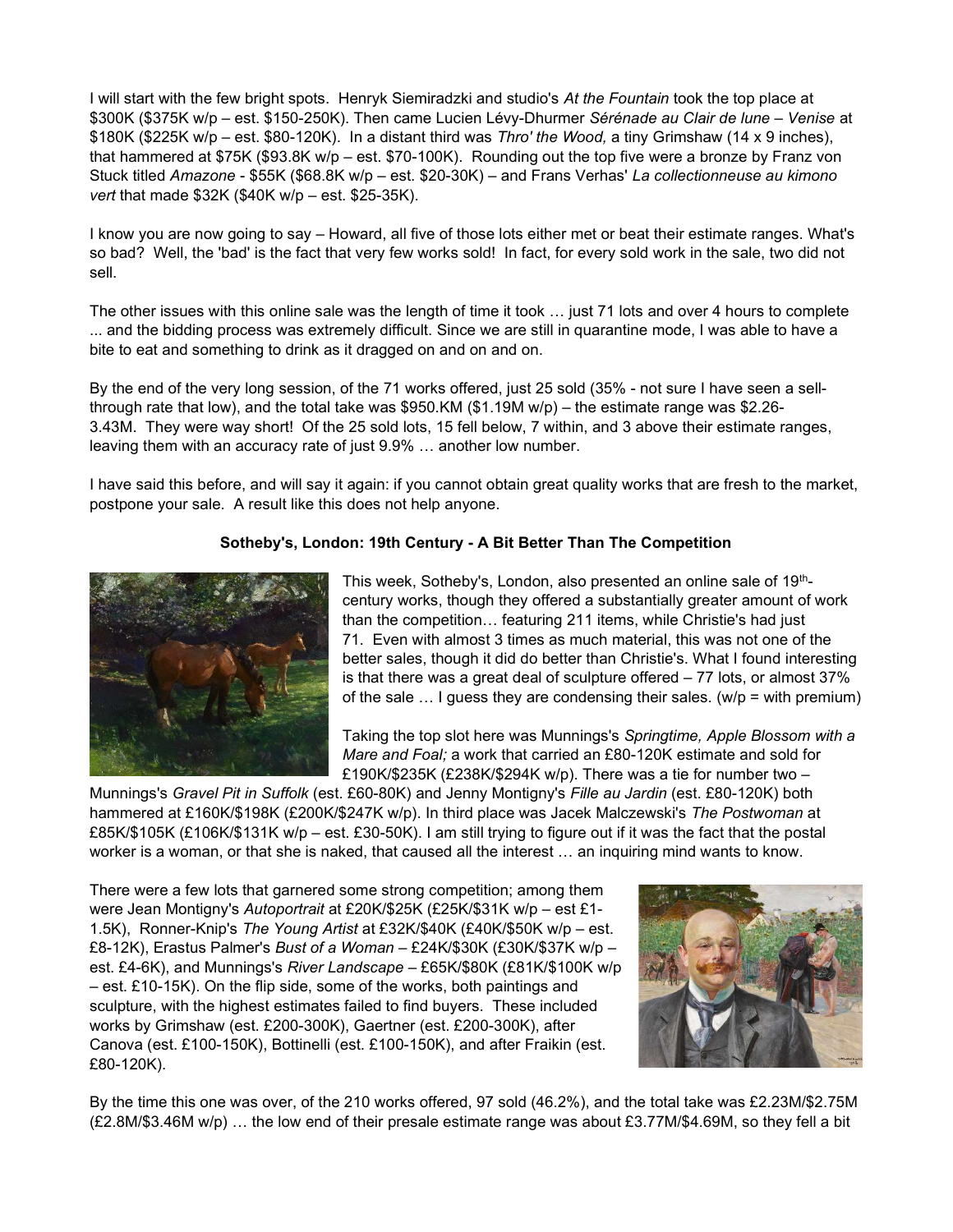short. Of the sold works, 12 were below, 65 within, and 21 above their presale estimates, leaving them an accuracy rate of 30.9% … far better than the competition.

If you are going to overwhelm the market with online sales (which is what is happening with the big salerooms right now), you need to be sure they are compact and filled with fresh material, in excellent condition, and accurately estimated.



#### Sotheby's, London – Old Masters – A Tale Of Two Cities

Last week, Sotheby's presented a doubleheader --- consecutive onlineonly Old Master sales in London and New York. What made these sales a little different is the fact that all the works were sourced from art dealers. We have all seen the difficulty the auction rooms are having sourcing good quality material, so obtaining works from top dealers is one way to get them. The idea was a good one, but the two sales had very different results. I will start with the London sale (w/p = with premium).

Taking the top spot was Sir Anthony van Dyck's Portrait of Hubert de Hot (from Fergus Hall). The painting carried a £120-180K estimate and hammered at £140K/\$173K (£175K/\$216K w/p). Next came John Cozens's Lake Albano with Castle Gandolfo (from Daniel Katz Gallery), which was estimated to bring £120-180K and hammered at £120K/\$148K (£150K/\$185K w/p). In third place was Maestro de los Florida's St. Michael Vanquishing the Devil at £100K/\$123K (£125K/\$154K/\$115.7K  $w/p - est. E80-120k$  – Sam Fogg Ltd consigned the work. Rounding out

the top five were Jusepe de Ribera's The Severed Head of St. Januarius at £75K/\$92.5K (£93.8K w/p - est. £80-120K), and Xavier Bueno's Self-Portrait of the Artist at His Easel, Half-Length, Aged 32 made £40K/\$49K (£50K/\$61K w/p – est. £40-60K).

Sadly, many works failed to find buyers; among them were paintings by Sorolla (est. £180-220K), Giovanno Angelo d'Antonio da Camerino (est. £150-200K), Auguste Vinchon (est. £100-150K), and Louis Lagrenee (est. £80-120K).

I watched this sale in real-time, and was puzzled by what was happening. The original 'catalog' presented about 68 works, but by the time the sale ended, the results only listed 60 works offered. We all know that there are times when works are withdrawn before a sale begins, and maybe a couple of these were. However, as I watched the sale, some of the lots just disappeared … yes, vanished from the screen before the bidding began. I could only surmise that the auction room was withdrawing lots during the sale – not something I have seen before. I did a little research and, according to one source, some of the dealers whose works were not going to sell demanded that they be immediately removed from the sale.

Once the sale ended, I started to go through the results and began to understand why they might have wanted lots that had no interest removed from the sale. Of the 60 works that were actually offered, only 25 sold (41.6%) – had they not removed the other 8 works, the sell-through rate would have dropped to 36.7%. The low end of the presale estimate range was £2.14M, and the sale brought in about £850K (£1.04M w/p) … very low.

Since I am not an Old Master dealer (though there were some 19<sup>th</sup>-century works in the sale), I really cannot say how these paintings stacked up against other works by the artists.

Shortly after the London sale ended, the New York sale began. I will state that I was unable to watch this one in real-time, so my comments are based on the posted results.

The most expensive work in this sale way Caspar Wolf's View from the Muntigalm Across Lake Seeberg Toward the Stockhorn Chain that hammered at \$200K (\$250K w/p - est. \$100-150K), the sellers, French & Co, must